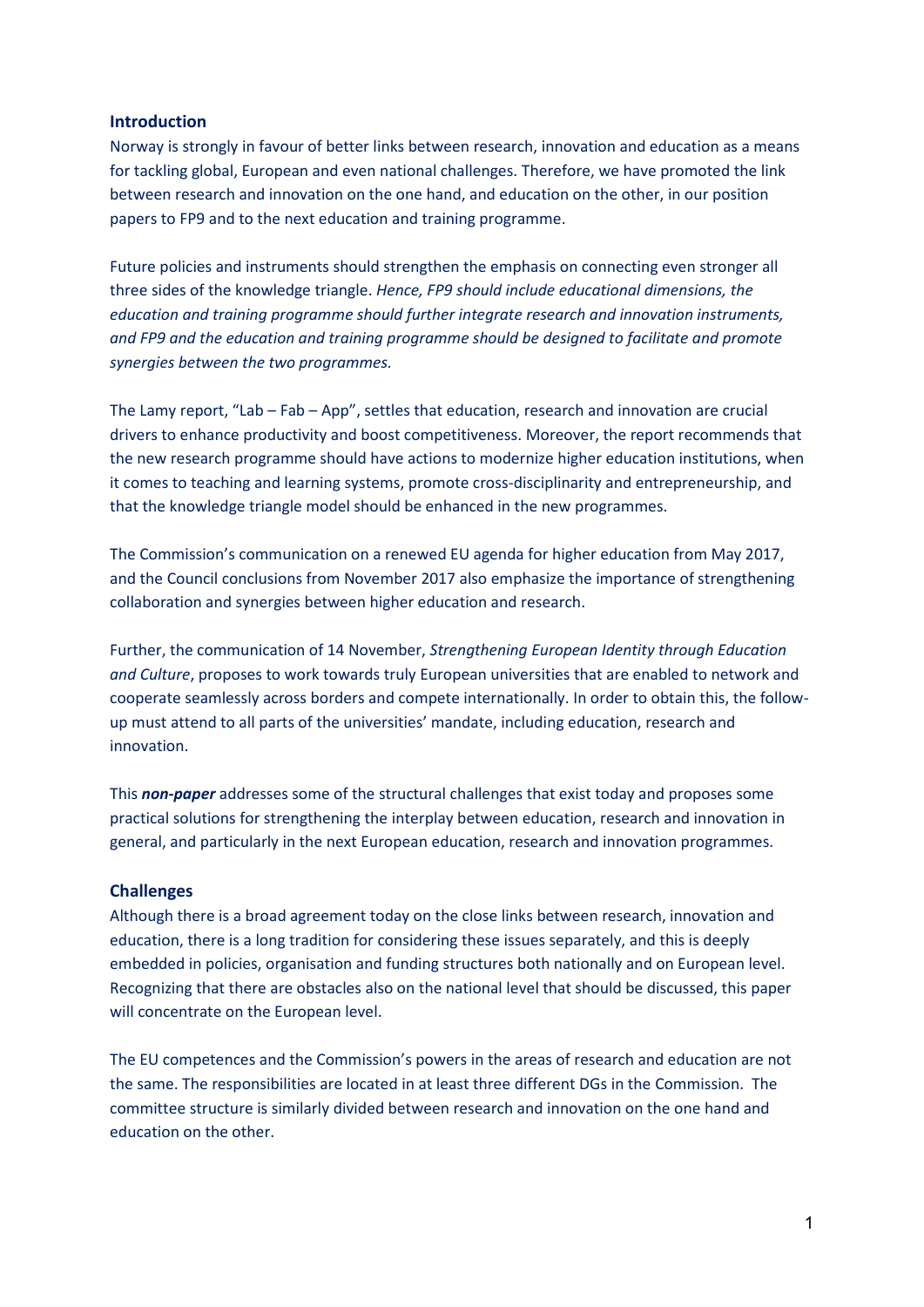The organisation is one reason for the low degree of coordination in activities and instruments in the educational framework programme and the research and innovation programme. The focus has so far mainly been on complementarity and not on real synergies. When it comes to the coordination of calls and deadlines that eases for parallel proposals in the programmes, there are no incentives or structure.

The programmes have the potential for linking research and education. There are unifying policies for both programmes and in terms of objectives and activities there are potential synergies. Still, few beneficiaries are able to exploit these synergies. The potential synergies are not explicitly communicated in the calls of either programme, and the set-up of the actions makes it challenging for applicants and beneficiaries to exploit these. Beneficiaries are not provided with any guidance on how to include an educational component to a research project or vice versa. Therefore, being able to fully exploit potential synergies between various actions in the two programmes places too high requirements on the level of competence and administrative capacity on beneficiaries.

Although some target groups are the same for Erasmus+ and Horizon 2020, the amount of funding for similar purposes is much lower in Erasmus+ than in Horizon 2020. For cooperation projects (KA2<sup>1</sup>) the limited funding for innovation and development in education makes the programme less attractive to certain target groups, both within the education sector and outside. Hourly costs for innovation and development in education are compensated with fixed rates that are very low compared to real costs.

### **Synergies between innovation, research and education**

1

The EU framework programmes are an indisputable success as a means to improve the quality of research and education in Europe. However, European policies and instruments for a knowledge based economy have been focusing heavily on links and interrelationships between innovation and research, not truly promoting synergies between research, education and innovation. One of the aims with this development is to bridge the gap and establish well-functioning instruments for interplay between these areas.

Student and doctoral student participation in FP9 projects can enrich the education process with aspects related to current scientific research. This will also enable universities to educate a generation of modern scientists, able to conduct independent research in the future, as well as helping students with their future careers either in academia or industry. There is a particular need to bridge the gap between student/master level and Ph.D. level, so that

those who would like to pursue a research career easily can see the funding opportunities available to them.

Bachelor and master students should be introduced to and included in research and innovation projects early on. This would allow them to start thinking in a scientific methodical manner at an earlier stage.

 $1$  Key Action 2: Cooperation for innovation and the exchange of good practices. The actions under KA2 make it possible for organisations from different participating countries to work together, to develop, share and transfer best practices and innovative approaches in the fields of education, training and youth.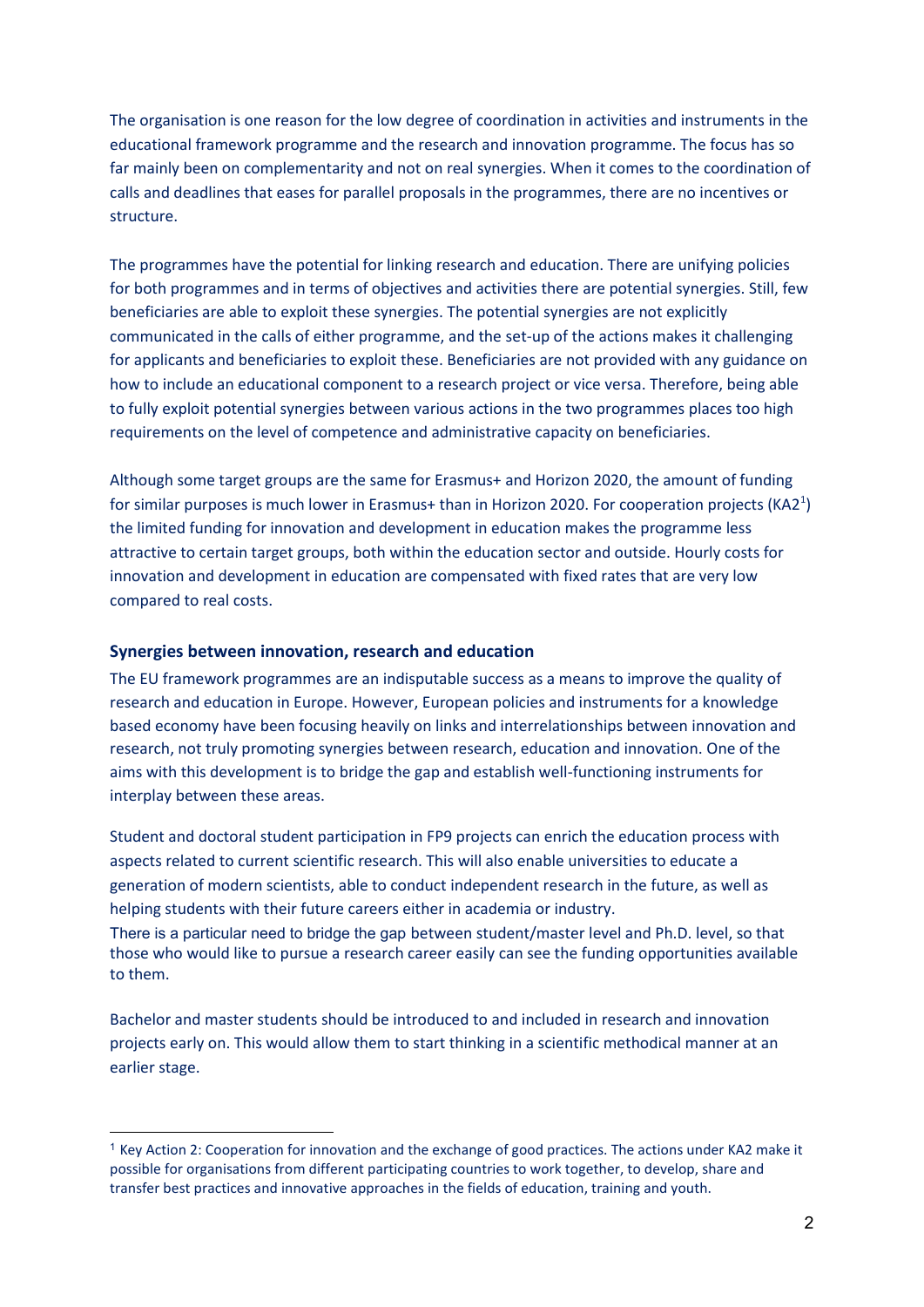For researchers and academics, on the other hand, there should in general be an incentive to communicate their research, through tutorial activities and teaching. These are tasks that should be encouraged in calls, not as a condition for the application, but rather as an opportunity. It could also be considered whether Erasmus+ grants could be directly connected to research projects. This implies that such activities are funded, and that such activities, where relevant, are included in evaluation and the measuring of impact of the projects.

## **Proposed remedies**

The following 12 points are concrete examples on how it would be possible to better link the future programmes on research, innovation and education and create interplay and synergies in the whole knowledge triangle.

## *Organisation and policy development:*

- A more open environment for cross-programme thinking in the DGs in the European Commission.
- Increased cooperation and information flow between steering committees and working parties at different levels across the research and innovation and education sectors.
- Arrange conferences, mutual learning exercises and seminars addressing the topic of linking research, innovation and education.

### *Activities and instruments in the new framework programmes:*

- Calls converging towards either the higher education or research activities should give potential proposers an option to consider overarching activities. Work programmes should include references to themes, topics or programmes in the other sector.
- In relevant FP9 sections (H2020: Excellent Science/Societal Challenges/Industrial leadership) both undergraduate, graduate and of course PhD involvement should be incentivised.
- Researchers funded through Marie Skłodowska-Curie Actions (MSCA) and the European Research Council (ERC), for example, should be permitted to engage in high-level teaching activities and to have the work hours related to this covered by the grant. Researchers in general should be encouraged to disseminate their research findings of H2020 projects in high level teaching activities. This should be linked to a widening of the concept of "impact", considering not only economic and societal impact but also education impact, e.g. in form of excellent and innovative teaching programmes/courses.
- Make Erasmus+ mobility funding easily available to H2020 projects. The mobility funding should in this context open for shorter term mobility also for students in order to facilitate their participation in research activities. This could include training and study mobility, as well as internships for students and researchers. Information on how Erasmus+ training and student mobility can complement H2020 activities should be made more readily available to H2020 beneficiaries. Also consider introducing stipends for higher education students that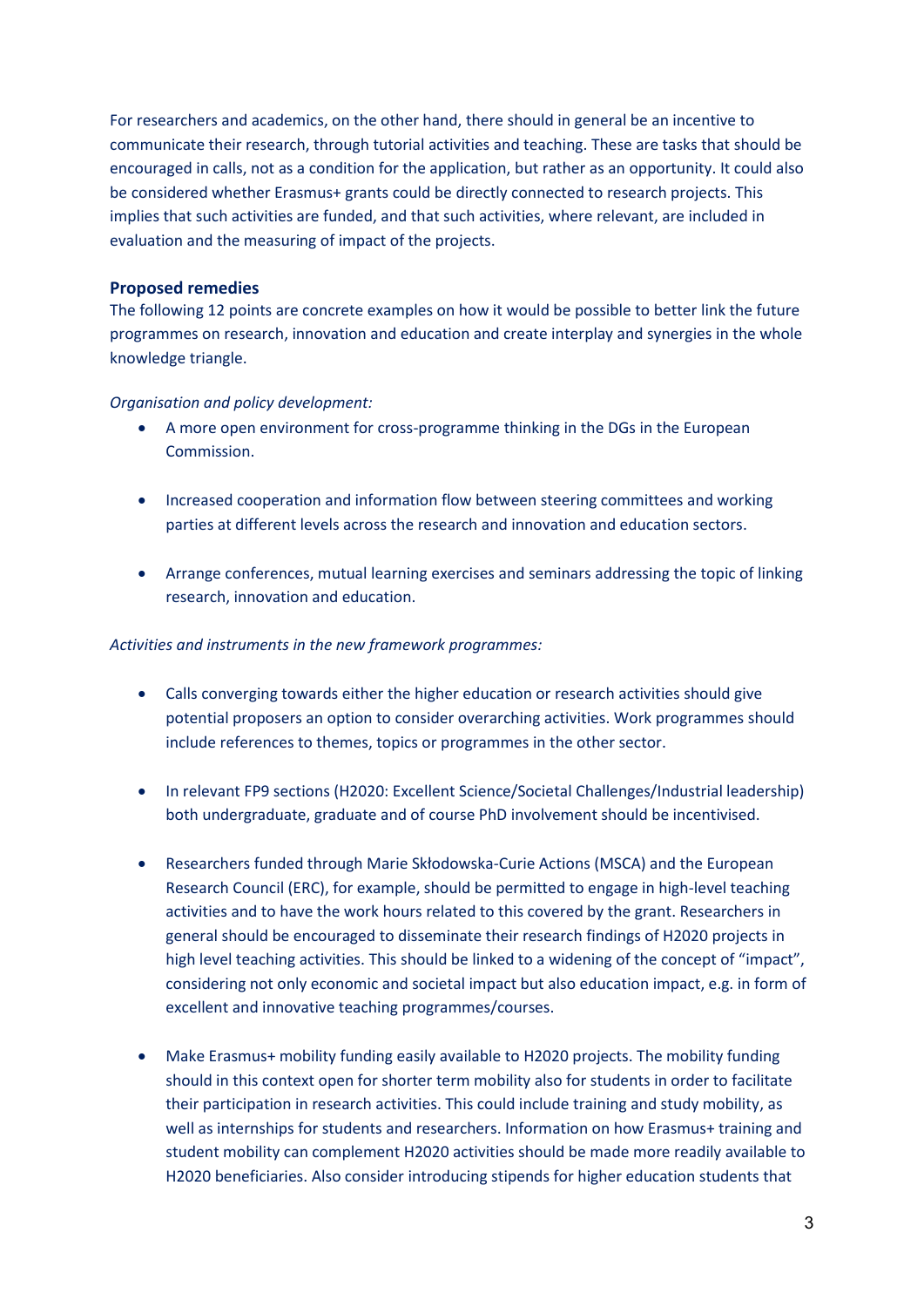prove their abilities in the participation in research activities. Hence, Principal Investigators should be allowed to grant stipends to Master students doing their thesis as a part of the EUproject.

- Consider to launch separate calls under Erasmus+ that specifically emphasise involving students in research activities. While Erasmus+ emphasises the structural level in Erasmus+ KA2, a new action could focus more on an institutional level and the recruitment and development of talented students. Typical activities in such calls could be: involving students in research activities such as workshops, seminars, intensive programmes, data collection, lab work and more. The focus could be specifically on master and PhD students. (see attachment)
- Consider funding researcher courses on Master level to bridge master and PhD and help recruiting young talents into an academic career. Researcher courses aimed at talented Master students motivated for research could be part of the higher education for certain professions.
- Bring Erasmus Mundus Joint Master Degrees and EIT labelled programmes closer in line with each other.
- Strengthen links between Sector skills alliances in Erasmus+ to skills calls under H2020/FP9.
- Open up for participation from research and higher education institutions within a project partnership in calls under Erasmus+ Key Action 3.

# **Improving existing instruments**

In addition to the new initiatives mentioned above, the current programmes have instruments which already link all three sides in the knowledge triangle, and that could be further strengthened. As an example, the EIT Knowledge and Innovation Communities (KICs) are already at the heart of the knowledge triangle with a strong focus on entrepreneurial master and PhD-courses within the themes selected (and corresponding to societal challenges in Horizon 2020 and ICT). However, many of the other relevant instruments are underutilised or not well known. The following existing measures could be adjusted and to a much larger degree link education, research and innovation in the next programme period:

- **Erasmus+ Knowledge alliances** are one of two EU funding mechanisms which exclusively addresses the knowledge triangle. The other mechanism is EIT (the KICs) which are limited to specific fields. It would be very positive to increase the funding for instruments supporting the knowledge triangle. Knowledge alliances have been very successful, but the action is underfunded.
- Increase the funding for **Erasmus+ strategic partnerships.** Consider earmarking parts of the funding specifically for linking research and education (specific calls).